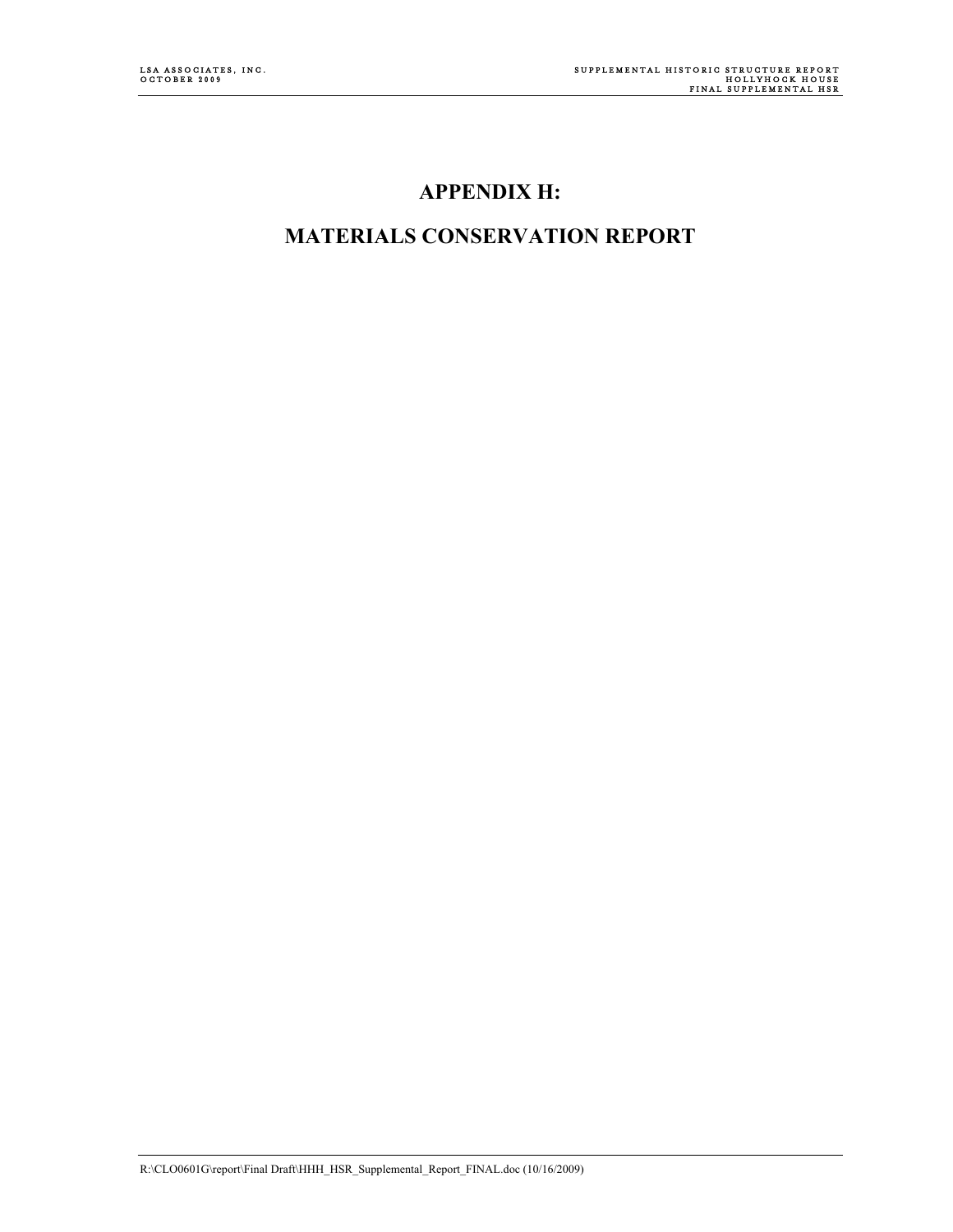### **MASONRY - CONDITION REPORT**

### **HOLLYHOCK HOUSE Barnsdall Park July 15, 2009**

### **Los Angeles, California**



#### **INTRODUCTION**

This report is written at the request of Mr. Robert Chattel of Chattel Architecture and Planning to address the condition of masonry-related issues at the Hollyhock House in Barnsdall Park in Los Angeles, California. The scope of this report is limited to exterior and interior decorative masonry components. Structural masonry elements such as concrete foundations walls and hollow clay tile will be the purview of the Structural Engineer for the final report.

The report is based upon a visual survey of the interior and exterior of the building. Where possible, closer examination of the masonry took place to verify conditions observed from a distance. No intrusive or destructive testing took place, and it should be emphasized that the conclusions drawn from this survey are based upon primarily visual examination. Notwithstanding the limitations of this method, the visual inspection process can be a valuable tool in the assessment of a structure regarding evidence of decorative masonry problems, if they exist.

This report is organized according to the agenda describing areas of special interest and issued during the Pre-Job Walk of March 5, 2009. Where relevant, the comments of the report issued by Melvyn Green and Associates and dated July, 2009 are referenced as well.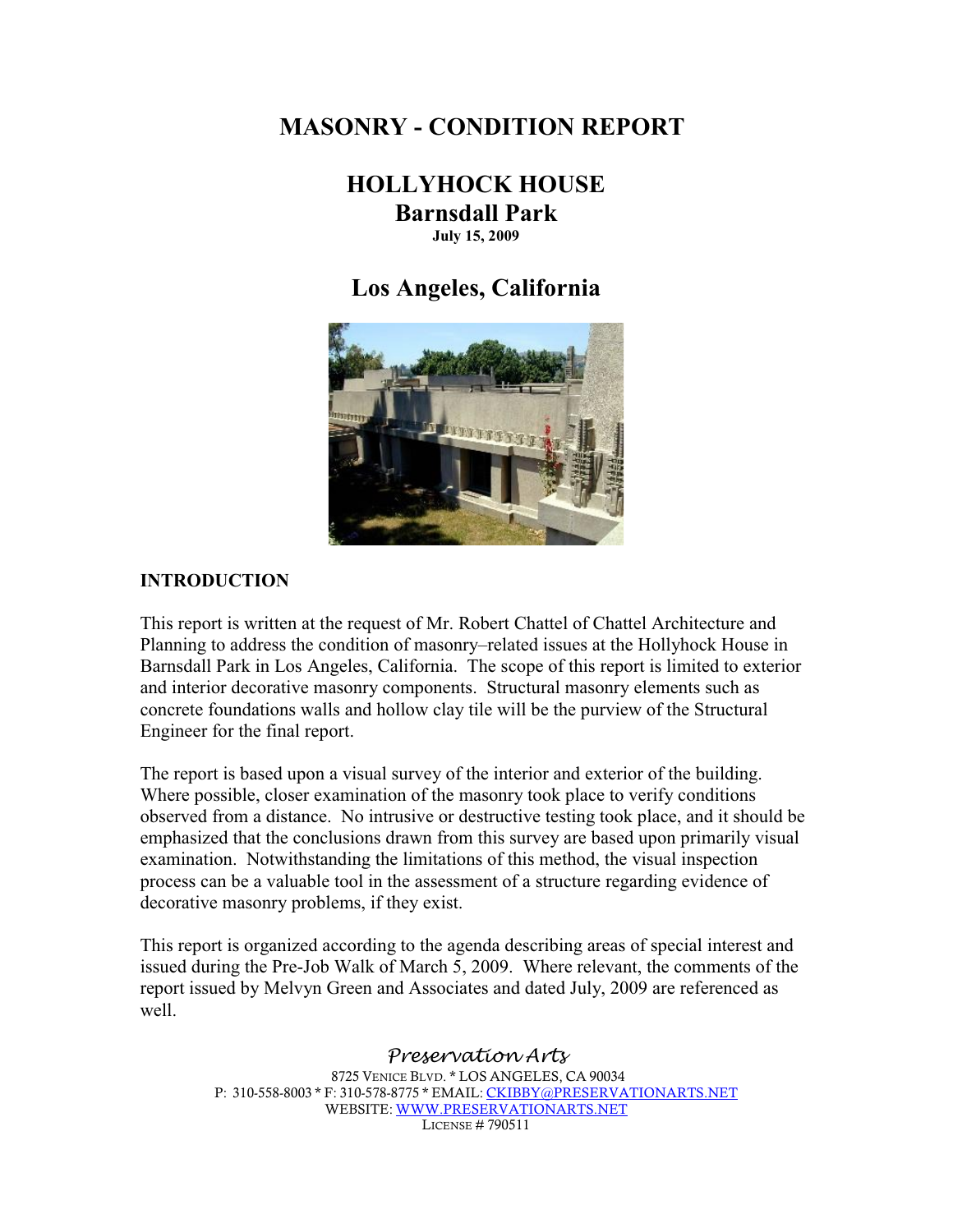### **ITEM #1: WATER INFILTRATION AT PORCH ROOF**

During forensic investigation recently conducted at the porch roof area, it was determined by the water infiltration specialist that details of the existing flashing were not performing as intended, allowing water to get inside the structure's envelope. This condition was determined by the careful and selective removal of decorative cast stone parapet units to expose the underlying flashing and support system. It was also confirmed during this activity that the decorative cast stone units can be safely removed without damaging the historic surface of the pieces. This is most likely due to the means and methods (softer bedding mortar, passive anchor system) applied during the previous restoration of 2002. This fact will be significant in the anticipated work to be performed in this area.

Additional selective removal was also performed in the central area of the ceramic tile deck above the porch. Examination of the structural interior between roof joists revealed wood decay and confirmed the presence of moisture.

RECOMMENDATION: It is important to remove enough existing building fabric to allow for the installation of a proper and watertight membrane above the roof and porch area. The existing cast stone parapet units should be carefully removed and documented prior to storage. The existing roof tile area should be stripped to structural elements such as joists. After any structural upgrades as recommended by the SE, a new and durable roof should be installed, taking into account the design agenda. If a new roof is desired without the tile surface, a simple and durable waterproof suface can be installed over upgraded plywood subsurface. If the design intent is to cover the area with tile, it will be possible to cover the area with lighter-weight materials (backer-board instead of  $2<sup>o</sup>$ ) cement slab, etc.) and still use ceramic to function as the primary surface. The previously removed cast stone units can then be reinstalled after all flashing and waterproofing is completely upgraded.

#### **ITEM #2: LIVING ROOM FIREPLACE AND CHIMNEY**

The current fireplace assembly and chimney is recognized by the SE as potentially unsound in future seismic activity and worthy of intervention. He recommends replacement of the upper chimney with a non-masonry material to minimize upper shear forces. He also recommends installation of a new structural support below the existing chimney and firebox foundation to spread the weight of the assembly. Reference is also made to the existing evidence of masonry movement in the decorative bas-relief surface of the south-facing fireplace area.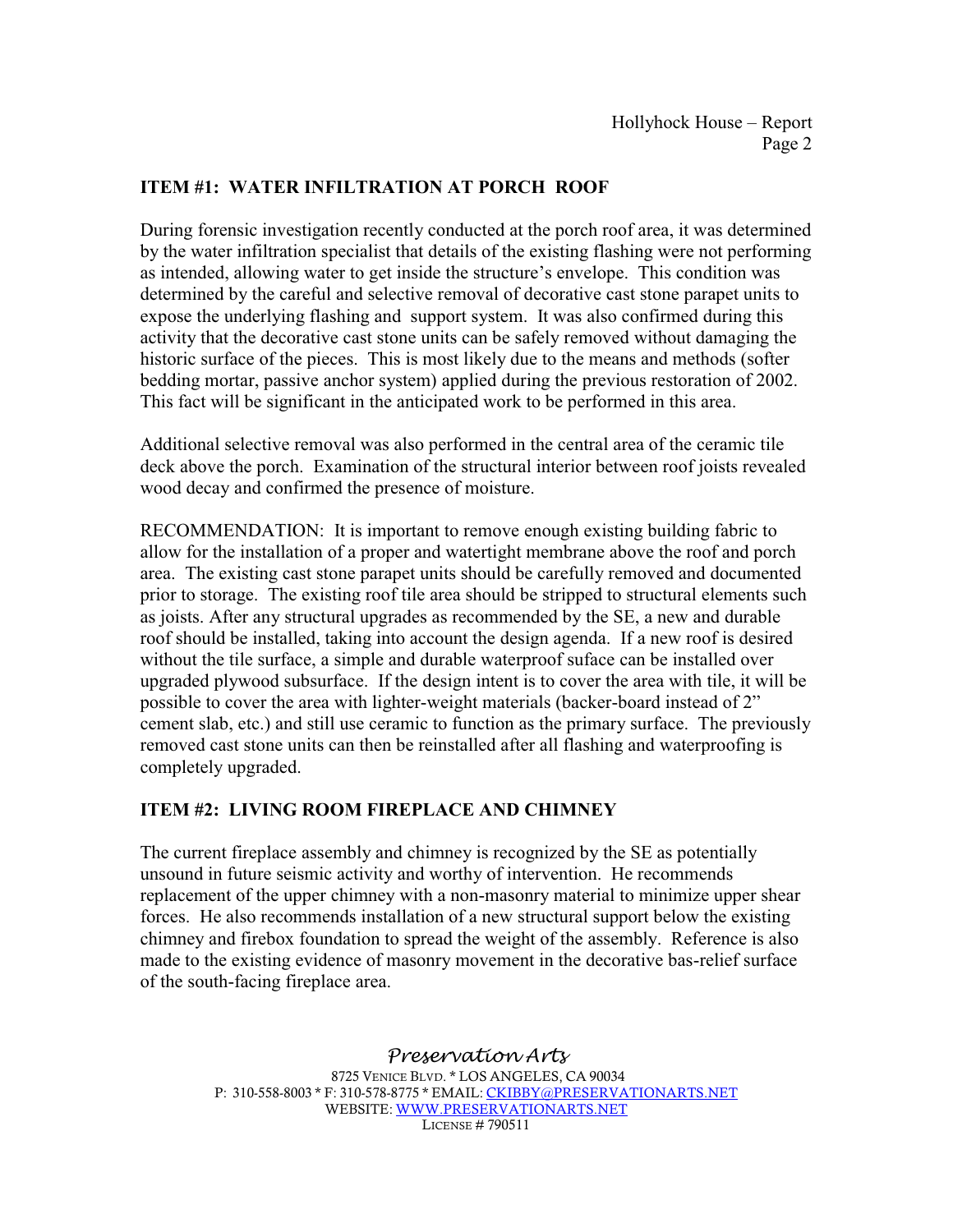RECOMMENDATIONS: Regarding decorative cast stone elements of the fireplace and chimney, it is entirely possible to selectively remove and salvage all the fascia pieces without damaging them if such a program is determined to be necessary. While it may be possible and more desirable to install special support caissons underneath the existing fireplace *in situ*, it may be deemed necessary to remove the existing chimney and fireplace from the top down and install a new foundation. If such a program is initiated, the decorative fascia pieces would be removed by working from the top and inside of the chimney and firebox to cut all metal anchors behind the decorative surface, at the interface between firebrick and/or HCT and decorative cast stone blocks. They could then be documented and stored until later reinstallation after foundation and flue issues are resolved.

 If the decision is made to perform the work without removing existing decorative material, it should be noted that the likelihood of successfully shifting stones to counter the differential movement in the face is minimal. The risk of damaging the historic veneer by applying pressure to an edge or side is significant and would have to be carefully considered before proceeding.

### **ITEM #3: PLAYROOM FIREPLACE**

The engineer's report recommends removal of existing URM flue lining and rebuilding, with new structural attachments at the interface between flue and wood-framed walls. No existing damage was noted on the decorative facing of the fireplace and hearth.

RECOMMENDATION : Assuming that the program of flue replacement is executed, the use of a pre-manufactured metal flue system seems appropriate as it will reduce the mass and weight of masonry in the existing design. Replacing with newer materials will also allow a firmer attachment to the wood portion of the structure, and eliminate the source of cracking and transferral through the exterior stucco. Existing historic cast stone and brick at the fireplace and firebox would remain in place during this process, and be protected and secured as new flue assemblies are installed and anchored.

### **ITEM#4: GARAGE**

According to the March  $5<sup>th</sup>$  Agenda referenced above, the BOE is seeking suggestions on how to make functional with kitchen and bathroom. Per Mel Green, the work necessary to upgrade the building to meet code requirements was performed during the recent FEMA work and no additional structural work is required at this time. Interior improvements would involve the installation of new and non-historic materials.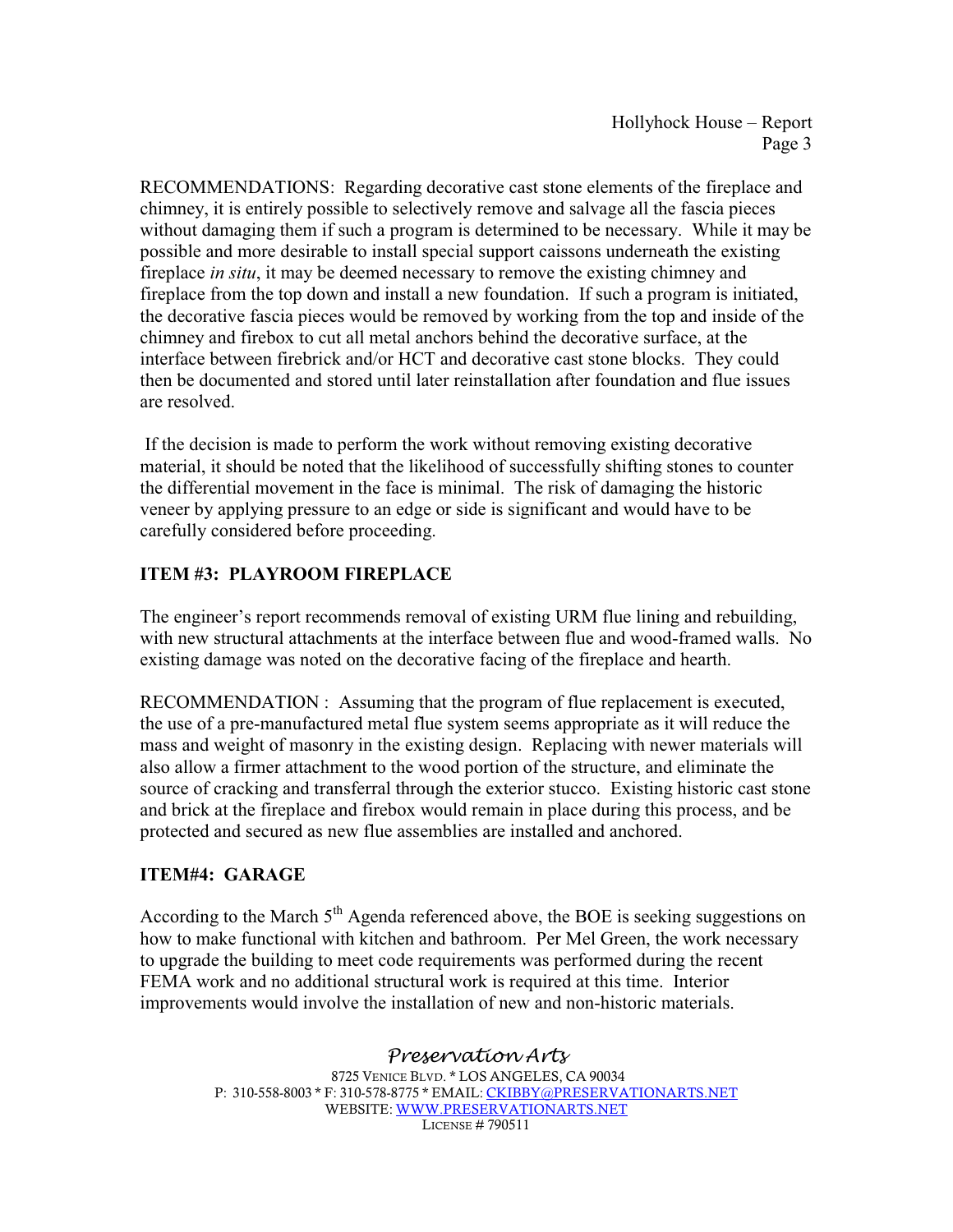RECOMMENDATION: If interior alterations are performed, the likelihood is that the existing concrete surface will be covered with a new surface material to conform to existing code requirements (ceramic tile, etc.). Until more details are available it is assumed that the existing historic concrete floor will be covered with a non-historic material and therefore not require restoration.

### **ITEM #5: TREE DISPLACEMENT AT SOUTH WALL**

The existing pine tree at the south wall has grown over the years, putting pressure on the foundation of the wall and creating displacement in the wall itself. It was noted at the March 5<sup>th</sup> Job Walk that the crack had grown by approximately  $\frac{3}{4}$  since the most recent repairs performed in 2002. This was also referenced in the engineer's report as evidence that the displacement issue will continue to be a long term problem as long as the tree is allowed to remain.

RECOMMENDATION: The tree should be removed and replaced with a new tree planted further away from the wall to allow for future growth. After tree removal the wall could be carefully dis-assembled, with cast stone units removed first, followed by the demolition of existing HCT and cement stucco, and finally the selective removal of any cast stone units that might comprise the base. After installation of a new concrete foundation in this area, the removed portion of the wall could be reinstalled to match its original configuration.

### **ITEM #6: CRACK AT LIBRARY WALL**

The engineer's report describes cracks at the southwest corner of the library as extending from the base of the foundation up the wall to below the window frame, and ascribes possible causes as soil-related. This crack damage was repaired only on the cast stone base during the recent FEMA work, but will likely occur again in the future given the know propensity of the building site for settlement.

RECOMMENDATION: If remediation is performed, it will likely involve the placement of additional support under the existing foundation in this area. After concrete placement is complete, the existing cast stone and decorative stucco can be repaired, with the likely end of settlement in this area.

Respectfully Submitted,

Carlied

Charles Kibby Preservation Arts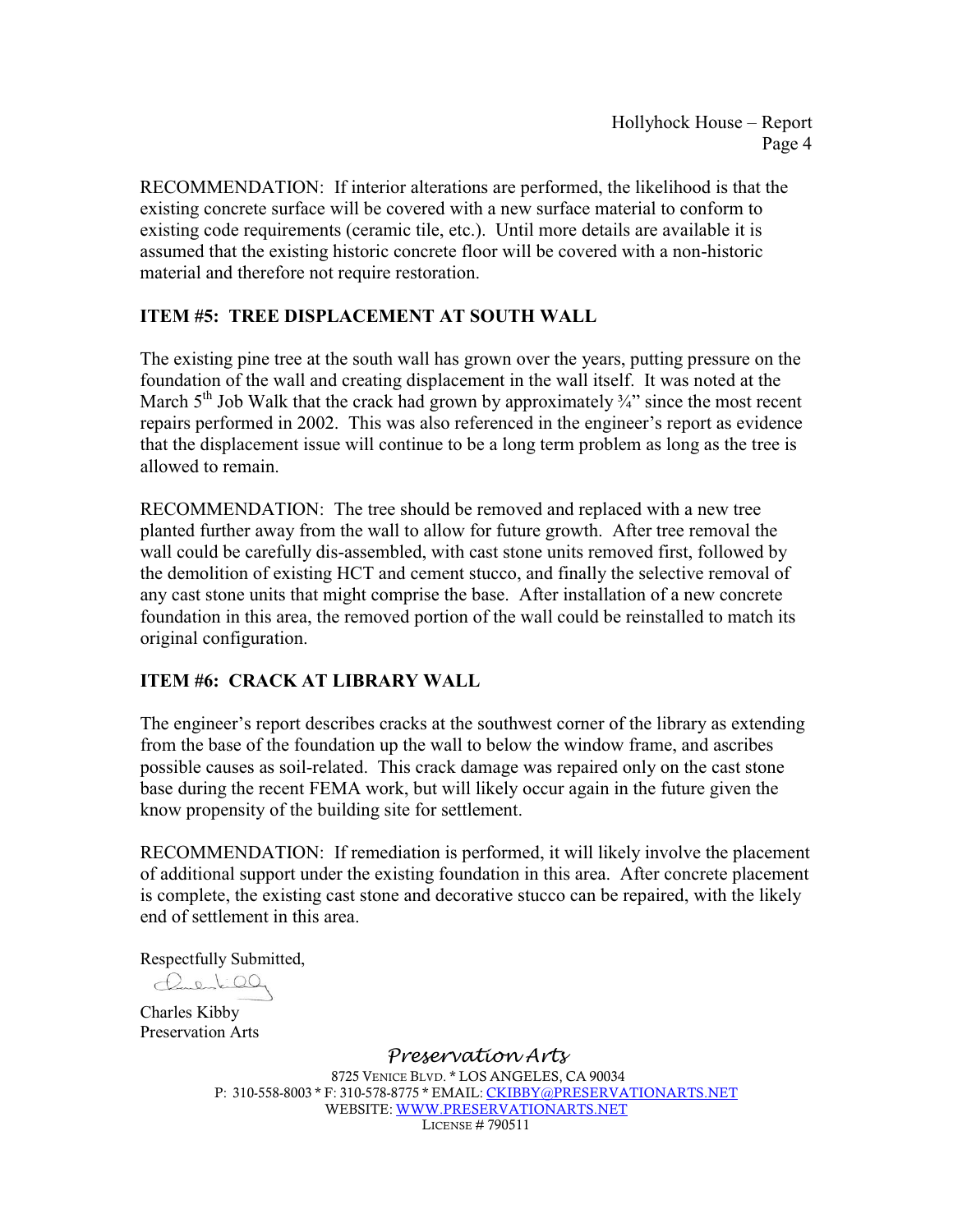### **APPENDIX I:**

### **COST ESTIMATE**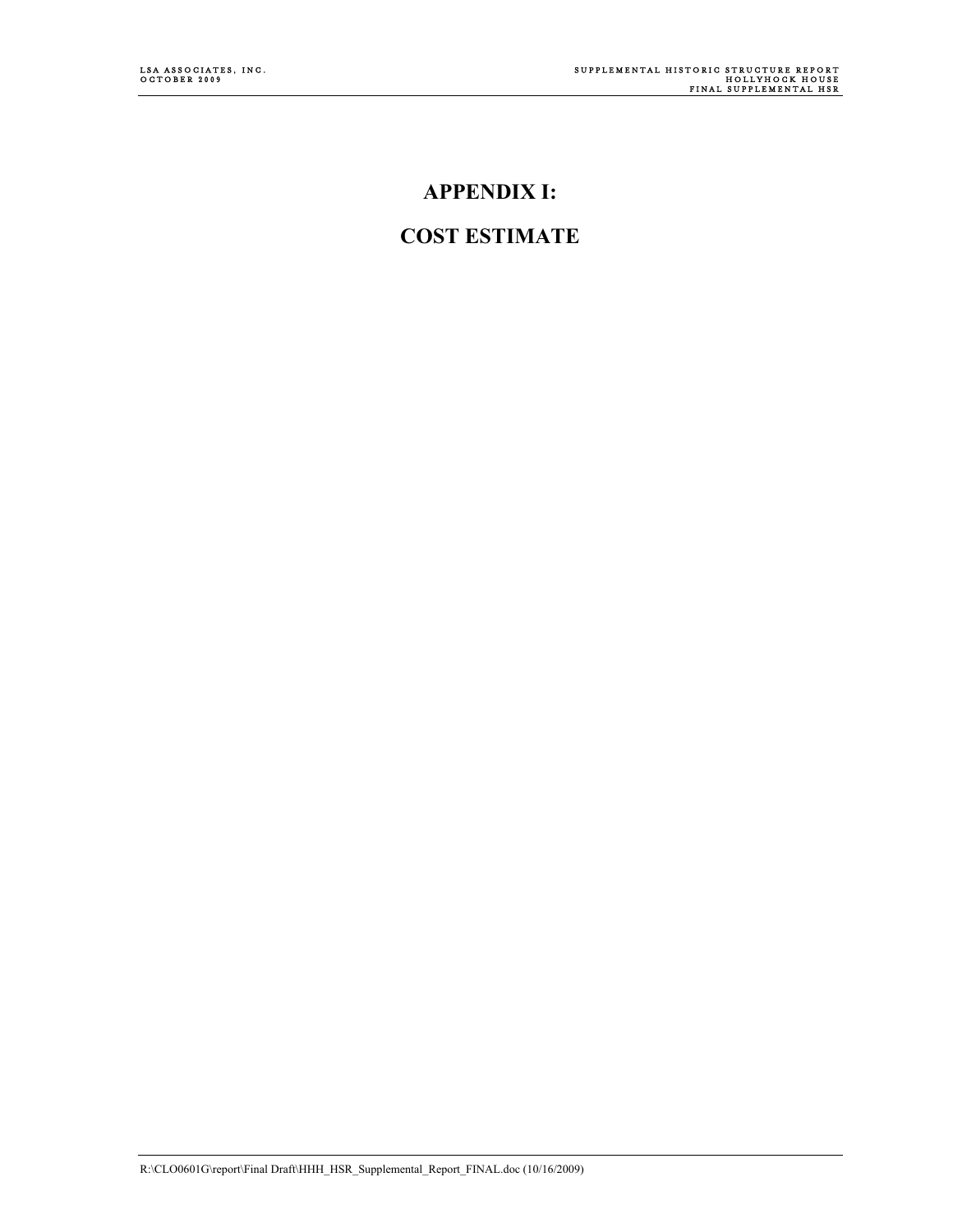# CUMMING

### **Hollyhock House** Los Angeles, California **Historic Renovation**

Rough Order of Magnitude Statement of Probable Cost October 7, 2009 Cumming Project No. 09-00302.00

Prepared for LSA Associates Inc.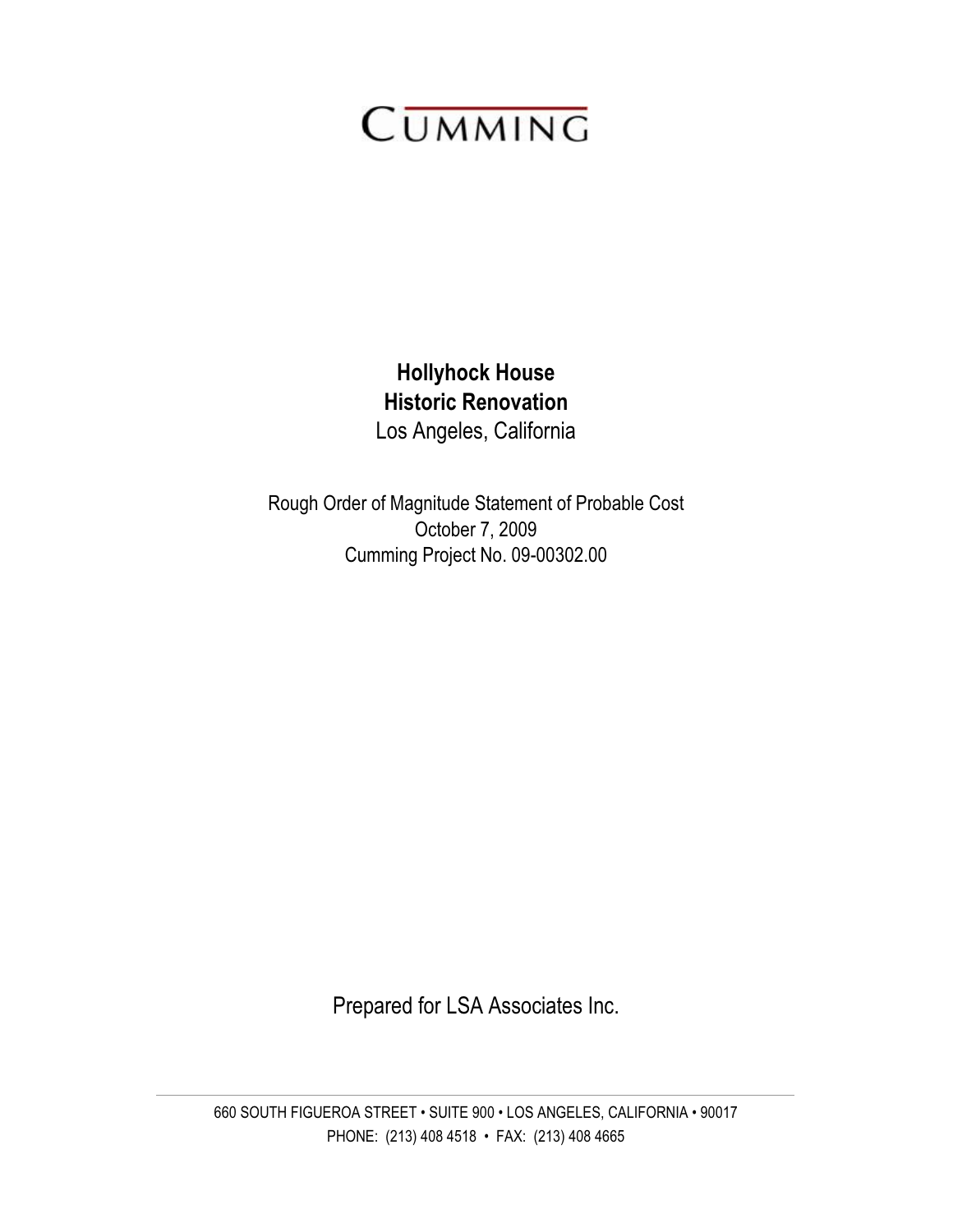### **TABLE OF CONTENTS**

|         | <b>SECTION</b>                   | <b>Page Number</b> |
|---------|----------------------------------|--------------------|
| Ι.      | <b>INTRODUCTION</b>              | 3                  |
| $\Pi$ . | <b>CONSTRUCTION COST SUMMARY</b> | 7                  |
| III.    | <b>AREAS OF STUDY</b>            | 8                  |
| IV.     | <b>OPTIONS</b>                   | 13                 |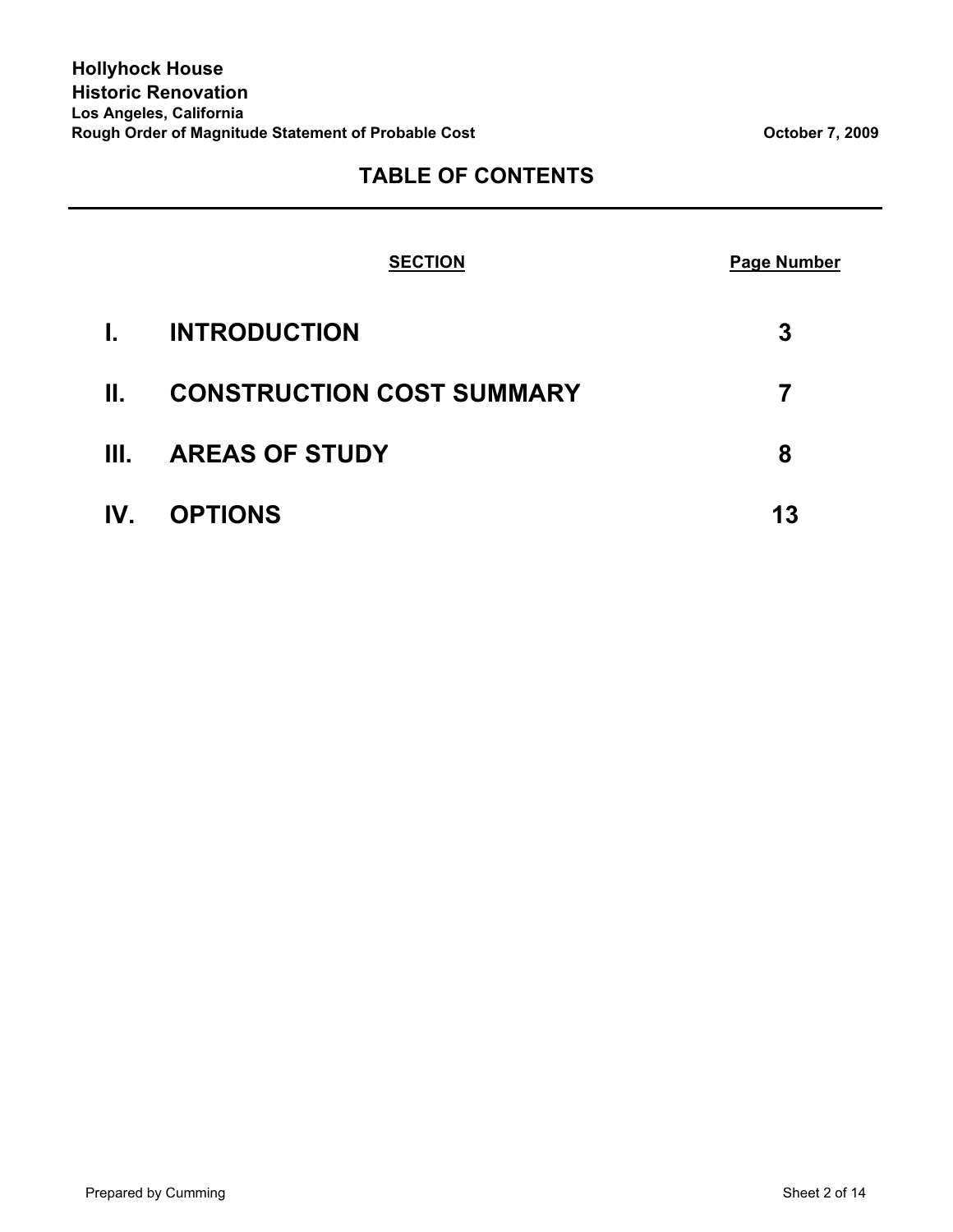#### **1. Basis Of Estimate**

This statement is based on the Rough Order of Magnitude package as prepared by LSA Associates Inc. (dated 5/1/09), received on 8/13/09, along with verbal direction from the architect and engineer.

Consultant Reports: Supplemental Historic Structure Report prepared by LSA, Tree Removal Report prepared by Valley Crest Tree Company, Historic Pool Renovation Report prepared by Addison Pools Inc., Cost Report prepared by Design Doors™

#### **2. Scope of Estimate**

Define in detail the Historic Renovation construction broke out into (10) items needed to accurately portray the original look of the Hollyhock House

#### **3. Items Affecting the Estimate**

#### A **Specific Inclusions**

Items which are detailed in the backup to this estimate include the following:

1 Allowance for Bookstore to include: Floor, Ceiling and Wall finishes, Shelving, Casework, etc.

#### B **Specific Exclusions**

Items which are not detailed in the backup to this estimate include the following:

- 1 Professional design and consulting fees.
- 2 General building permit.
- 3 Testing fees.
- 4 Owner's field inspection costs.
- 5 Construction / project manager's fees.
- 6 Plan check fees and building permit fees.
- 7 Furnishings, fixtures and equipment (FF&E) / Group II.
- 8 Owner-furnished items.
- 10 Building signage beyond code-required signage.
- 11 Artwork and interior plants.
- 12 Construction contingency.
- 13 Move-in costs or maintenance costs after move-in.
- 14 Financing and carry costs.
- 16 Major site and building structures demolition.

#### C **Items Affecting the Cost Estimate**

Items which may change the estimated construction cost include, but are not limited to:

1 Modifications to the scope of work included in this estimate.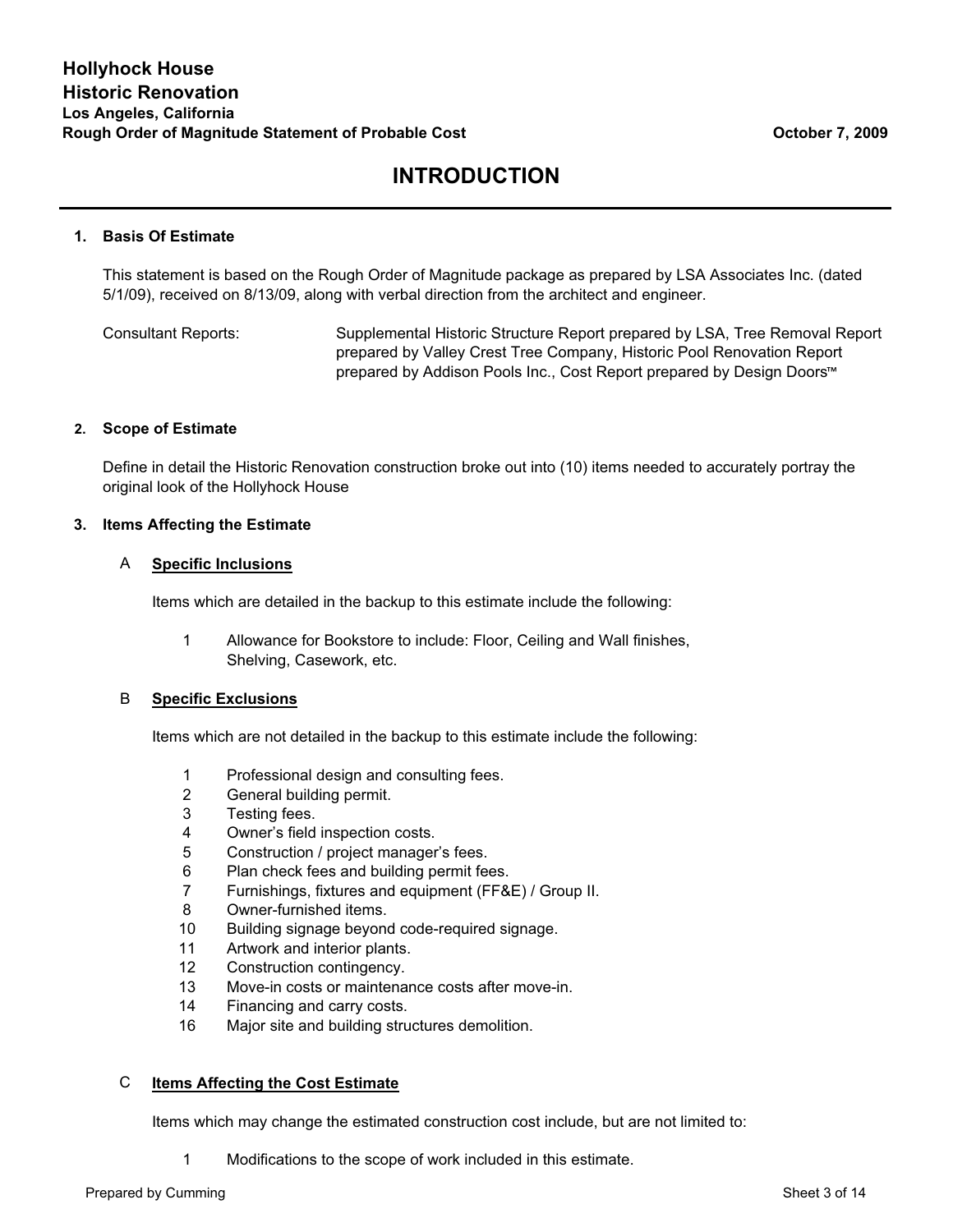- 2 Restrictive technical specifications or excessive contract conditions.
- 3 Any specified item of equipment, material, or product that cannot be obtained from at least three (3) different sources.
- 4 Any other non-competitive bid situations.
- 5 Bids delayed beyond the projected schedule.

#### D **Assumptions made in the Cost Estimate**

This estimate was prepared under the following assumptions:

- 1 The site will be fully accessible during normal working hours.
- 2 No phasing will be required.
- 3 Construction contract procurement method is competitive, public G.C. bid.

#### **4. Notes**

#### **Statement of Probable Cost**

Cumming has no control over the cost of labor and materials, the general contractor's or any subcontractor's method of determining prices, or competitive bidding and market conditions.

This opinion of the probable cost of construction is made on the basis of the experience, qualifications, and best judgment of a professional consultant familiar with the construction industry. However, Cumming cannot and does not guarantee that proposals, bids, or actual construction costs will not vary from this or subsequent cost estimates.

The statement reflects probable construction costs obtainable in a competitive and stable bidding market. This estimate is based upon a minimum of four (4) competitive bids from qualified general contractors, with bids from a minimum of three (3) subcontractors per trade. This statement is a determination of fair market value for the construction of the project and is not intended to be a prediction of low bid. Experience indicates that a fewer number of bidders may result in a higher bid amount, and more bidders may result in a lower bid result.

In accordance with industry analyses, it has been determined that the number of competitive bids obtained may have the following effect:

| 1 bid          | add    | 15% to 40%       |
|----------------|--------|------------------|
| 2 to 3 bids    | add    | 8% to 12%        |
| 4 to 5 bids    |        | $-4\%$ to $+4\%$ |
| 6 to 8 bids    | deduct | 5% to $7\%$      |
| 9 or more bids | deduct | 8% to 25%        |

*Caveat emptor!* The bid price is not necessarily the final cost. Please be advised that opening up the bid process to all comers invites bid-day errors and "lowball" bids from potentially less-than-qualified bidders who will seek to make their profit on the job via an unending stream of change order requests.

The Cumming staff of professional cost consultants has prepared this estimate in accordance with generally accepted principles and practices. This staff is available to discuss its contents with any interested party.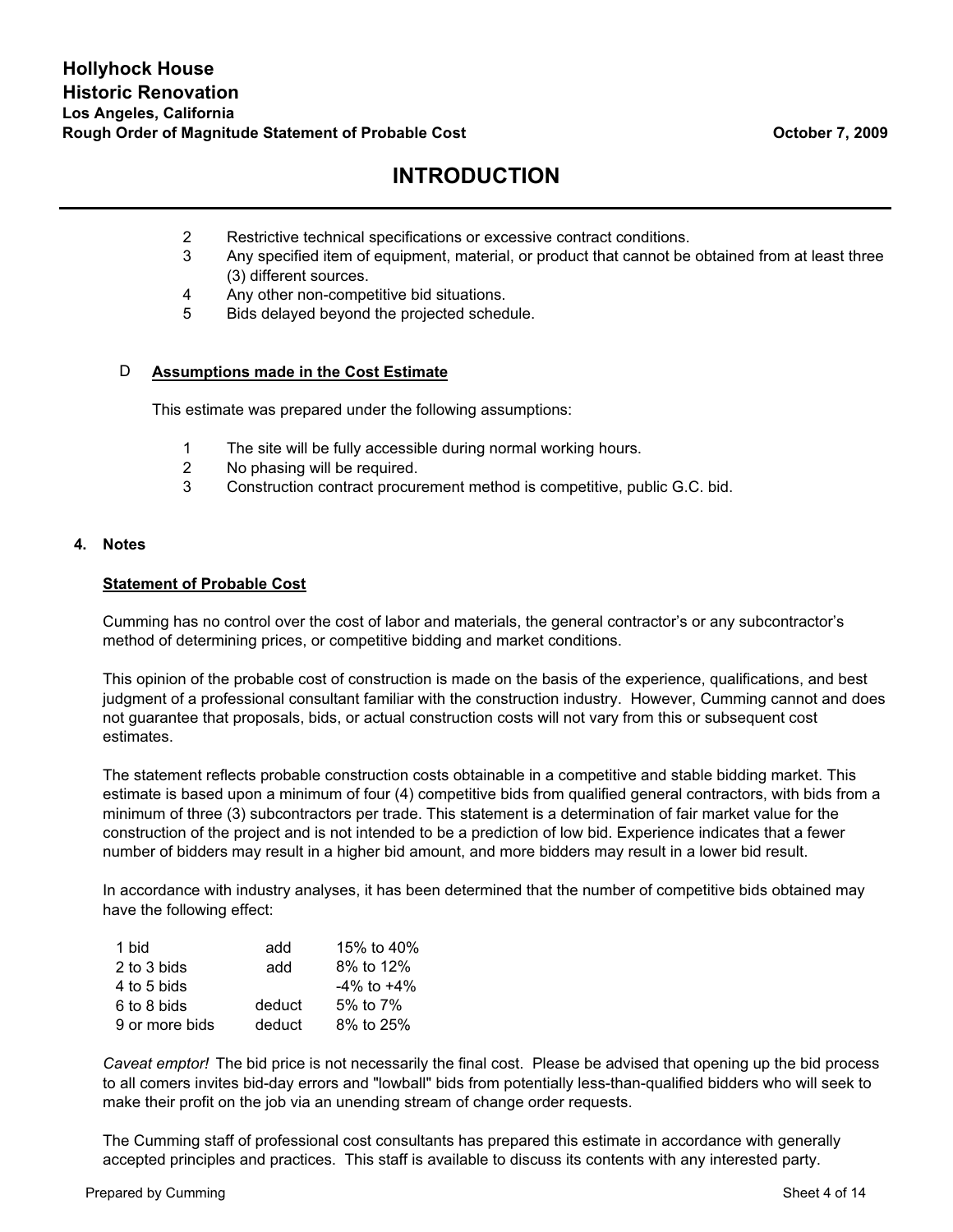#### **Recommendations for Cost Control**

Cumming recommends that the Owner and the Architect carefully review this entire document to ensure that it reflects their design intent.

Requests for modifications of any apparent errors or omissions to this document must be made within ten (10) working days of the date of this estimate. Otherwise, it will be understood that the contents have been concurred with and accepted. If the project is over budget, or there are unresolved budgeting issues, alternate systems / schemes should be evaluated before proceeding.

#### **Basis for Quantities**

Wherever possible and practical, this estimate has been based upon the actual measurement of different items of work. For the remaining items, parametric measurements were used in conjunction with references from other projects of a similar nature.

The gross floor area (GFA) quantities utilized herein .

#### **Basis for Unit Costs**

The unit costs enumerated herein are based on current bid prices in the Los Angeles, California area.

Subcontractor's overhead and profit is included in each line item unit cost. This overhead and profit covers each subcontractor's cost for labor burden, materials and equipment sales taxes, field overhead, home office overhead, and profit. The general contractor's overhead and profit is shown separately on the Summary.

#### **Sources for Pricing**

This estimate was prepared by a team of qualified cost consultants experienced in estimating construction costs at all stages of design.

These consultants have used pricing data from the Cumming database for construction, updated to reflect current market conditions in the Los Angeles, California area at the time the estimate was prepared. In some cases, quotes were solicited from outside sources to substantiate in-house pricing data.

#### **Subcontractor's Mark-ups**

As stated earlier, subcontractor's mark-ups have been included in each line item unit cost. Depending on the trade, these mark-ups can range from 15% to 20% of the raw cost for that particular item of work.

#### **5. Prorates**

#### **General Conditions**

A reasonable allowance based on 15% of the construction cost subtotal has been included for the contractor's general conditions.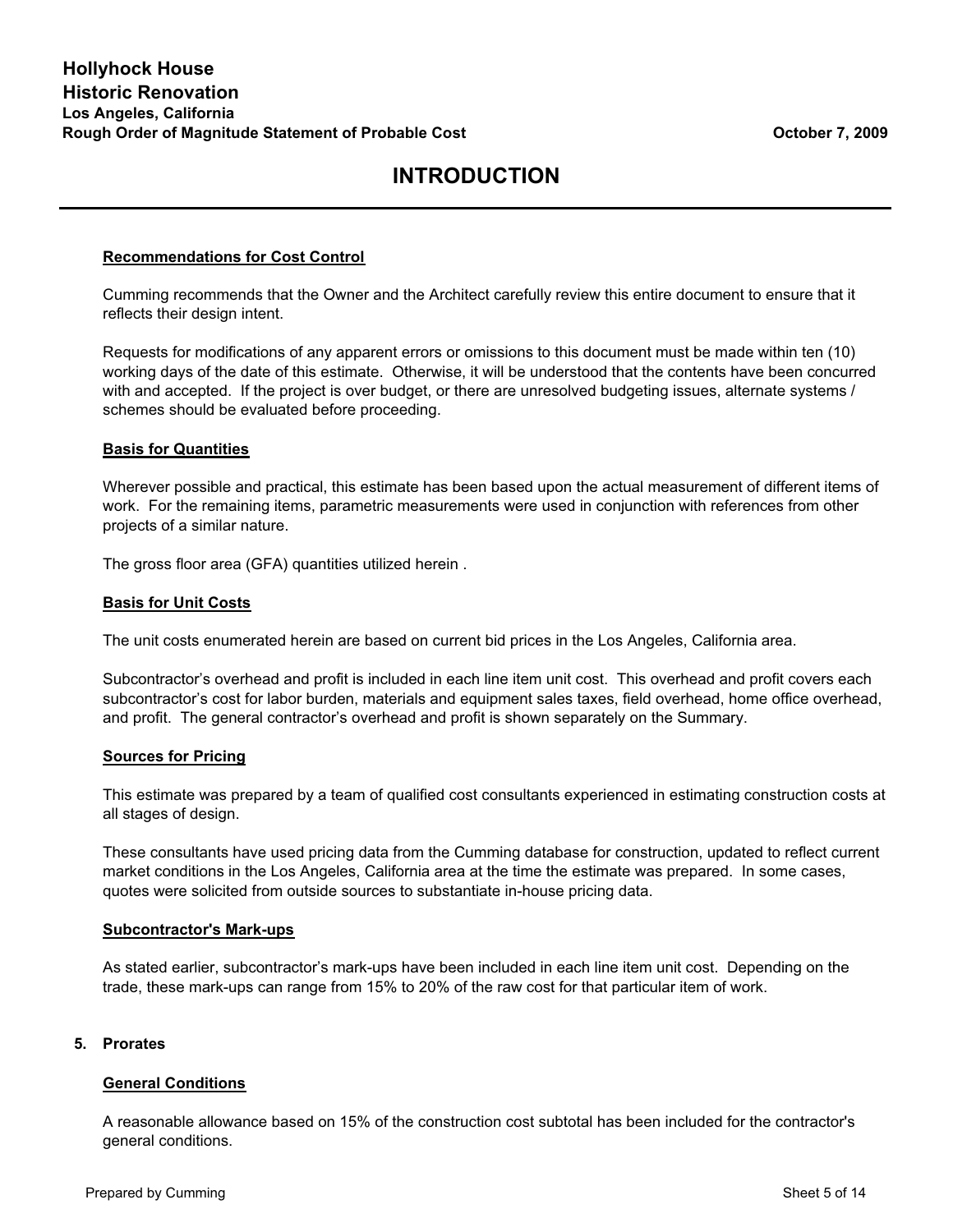#### **Contractor's Bonds**

A reasonable allowance based on 1% of the construction cost subtotal has been included for the contractor's payment and performance bonds (if required).

#### **Contractor's General Liability Insurance**

A reasonable allowance based on 1% of the construction cost subtotal has been included for the contractor's general liability insurance.

#### **Contractor's Fee**

A reasonable allowance based on 10% of the construction cost subtotal has been included for the general contractor's home office over head and profit. Site overhead is included in the general conditions.

#### **Design / Estimating Contingency**

A reasonable allowance of 25% for undeveloped design details has been included in the Summary of this estimate. As the design of each system is further developed, details which increase cost become apparent and are incorporated into the estimate.

#### **Escalation**

Escalation is calculated from the basis of this estimate to the Midpoint of Construction using the following rates:

| <b>Construction Start:</b>      |      | 01/01/10  |
|---------------------------------|------|-----------|
| <b>Construction Completion:</b> |      | 12/31/10  |
| <b>Construction Midpoint:</b>   |      | 07/02/10  |
| <b>Construction Duration:</b>   |      | 12 Months |
| Compound Escalation:            |      | 2.21%     |
| Annual:                         | 2009 | 3.00%     |
|                                 | 2010 | 3.00%     |
|                                 | 2011 | 5.00%     |

#### **Phasing Allowance**

No phasing is required for this project.

#### **Construction Management Fee**

Not applicable.

#### **Construction Contingency**

**This is a part of the Soft Costs which have been excluded from this estimate** but it is prudent for all program budgets to include an allowance for change orders which occur during construction. These change orders normally increase the cost of the project. It is recommended that the owner, in their program budget, carry a percentage of anywhere from 5% - 10% of the construction cost for this construction contingency.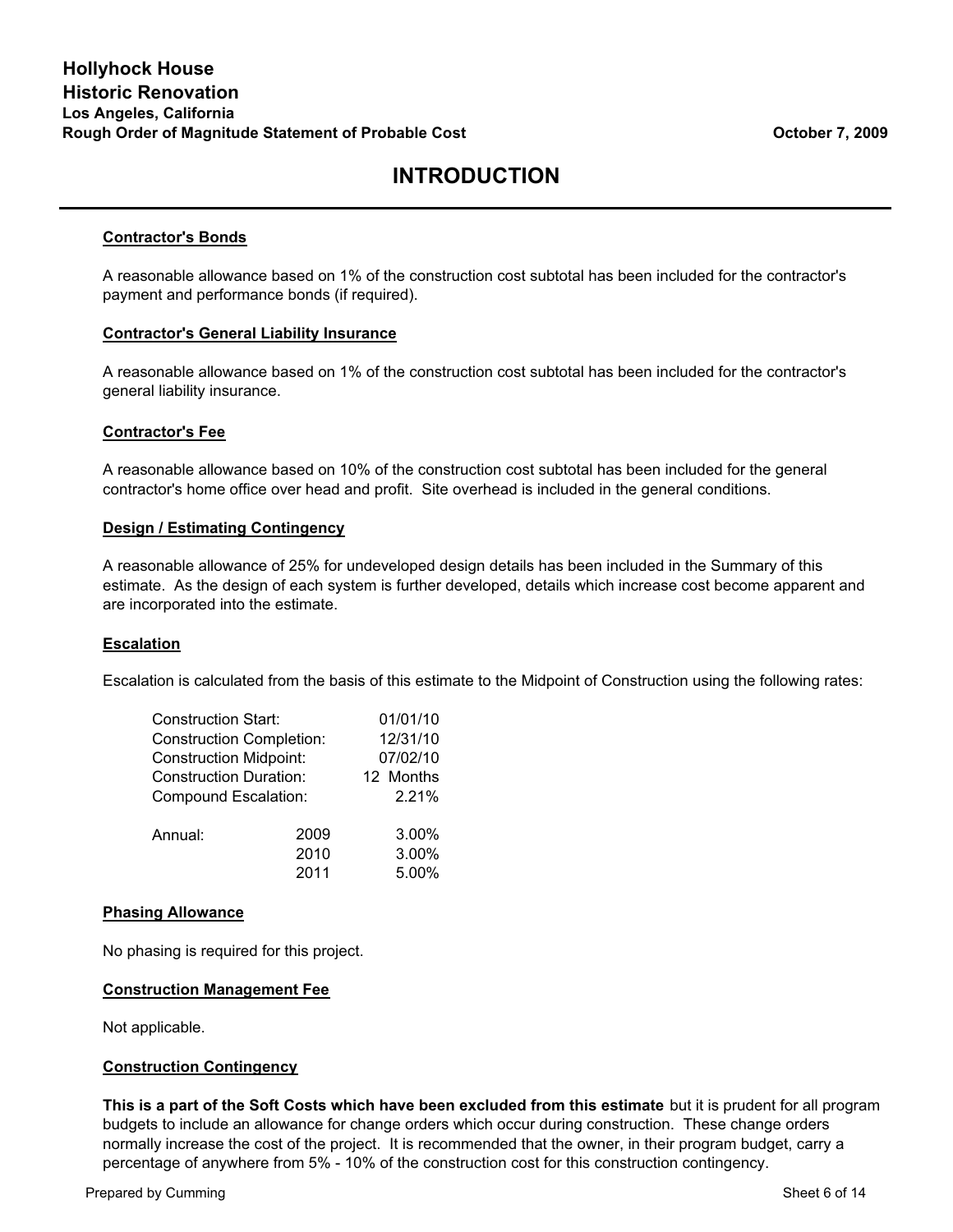# **Construction Cost Summary**

| Element                    | <b>Total</b> |
|----------------------------|--------------|
| <b>Areas of Study</b>      | \$2,111,298  |
| Areas of Study w/ Option 1 | \$2,108,001  |
| Areas of Study w/ Option 2 | \$1,943,127  |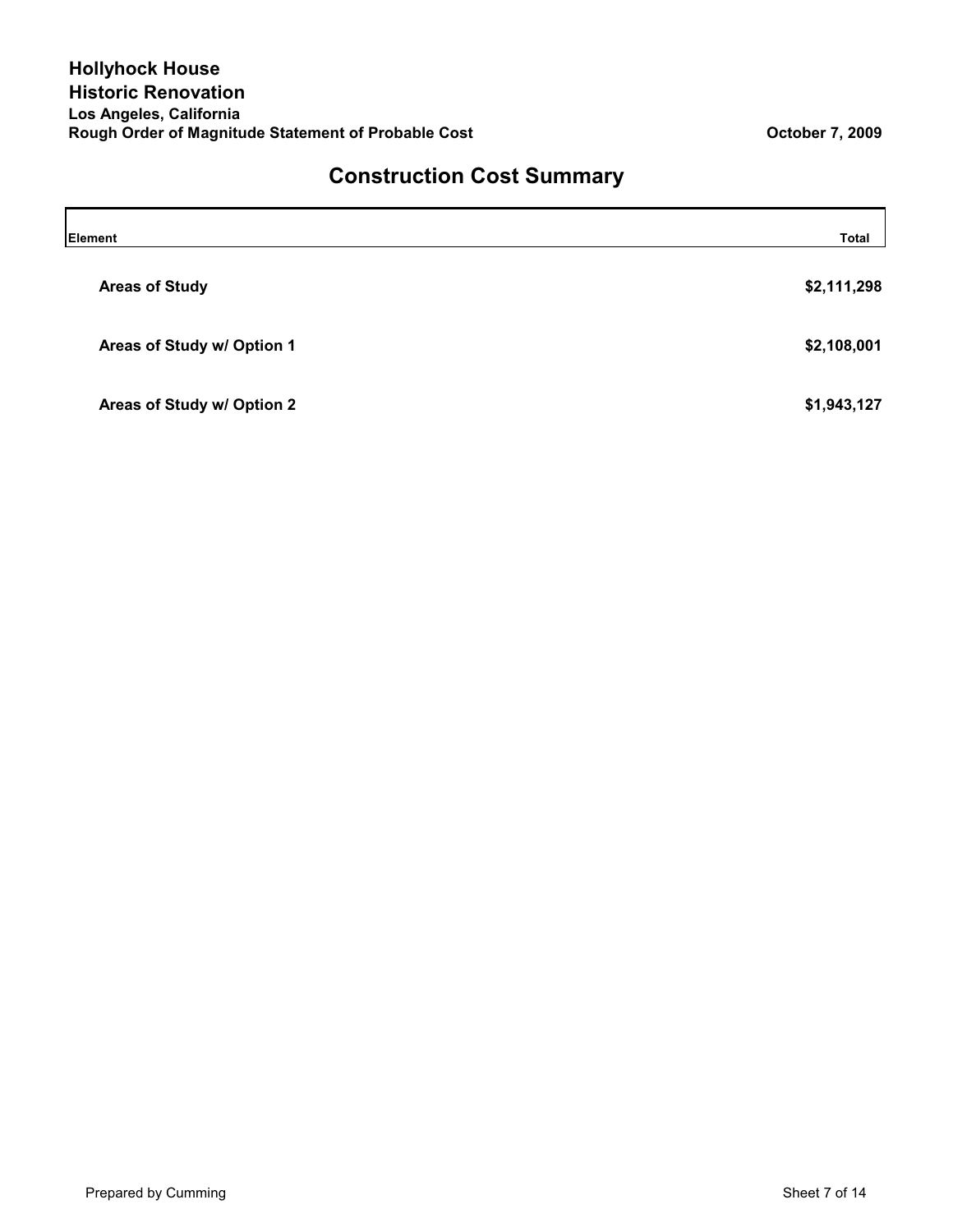**Hollyhock House Historic Renovation Rough Order of Magnitude Statement of Probable Cost**

# **Areas of Study**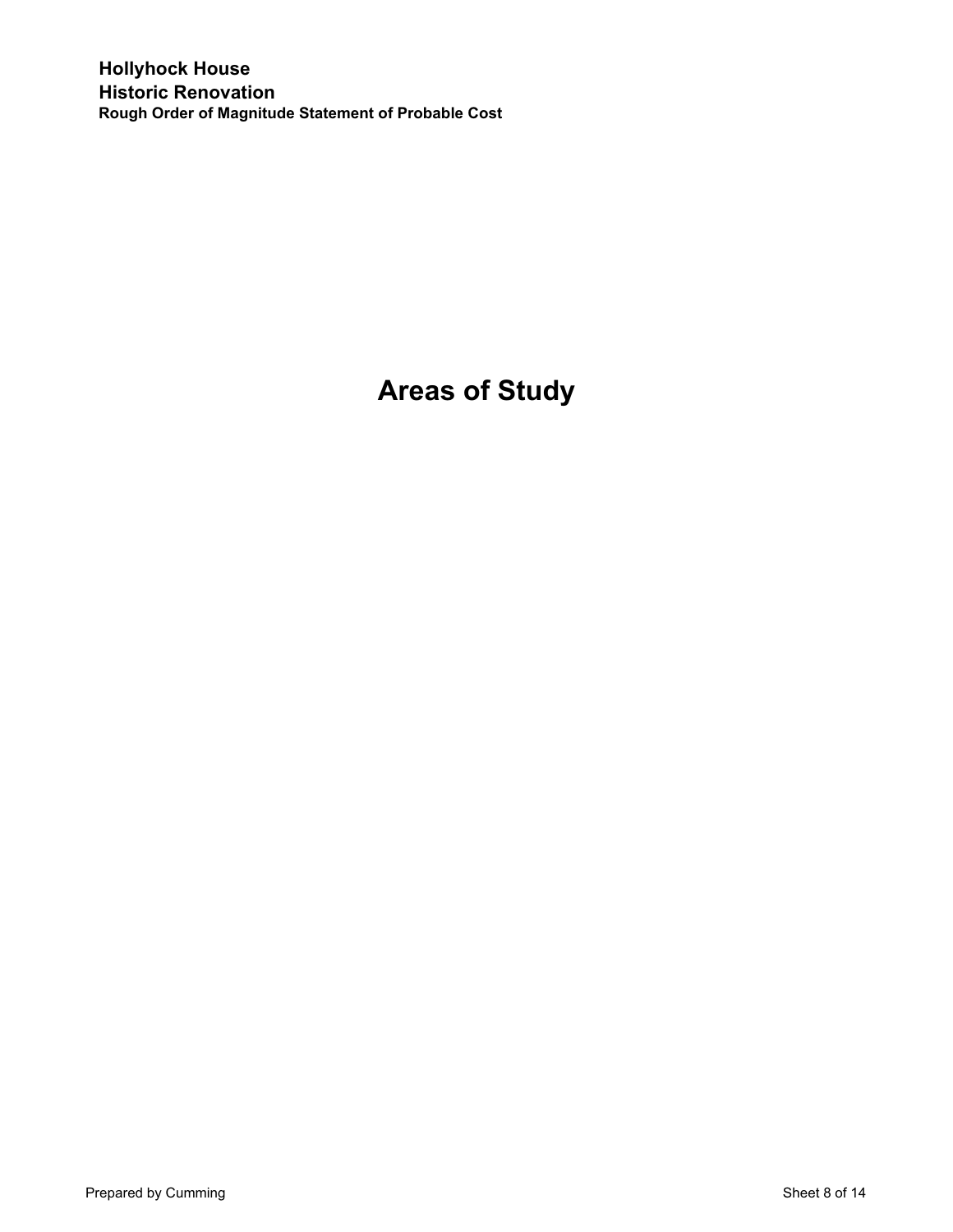| <b>Element</b>                                               |                    | <b>Total</b> |
|--------------------------------------------------------------|--------------------|--------------|
| Item 1: Living Room Fireplace                                |                    | \$521,000    |
| Item 2: Child's Room Fireplace                               |                    | \$197,848    |
| Items 3, 4, and 5a: Roofing: Porch, Dining Room, and Gallery |                    | \$111,949    |
| Item 5b: Gallery (Interior)                                  |                    | \$52,760     |
| Item 6: Library Exterior Wall                                |                    | \$141,519    |
| Item 7: Sunroom Wall                                         |                    | \$52,760     |
| Item 8: Patio Wall at Location of Mature Tree                |                    | \$164,873    |
| Item 9a: Round Fountain                                      |                    | \$164,873    |
| Item 9b: Square Fountain                                     |                    | \$329,747    |
| Item 10: Garage Building                                     |                    | \$373,969    |
|                                                              | <b>Total Cost:</b> | \$2,111,298  |

# **Areas of Study Construction Cost Summary**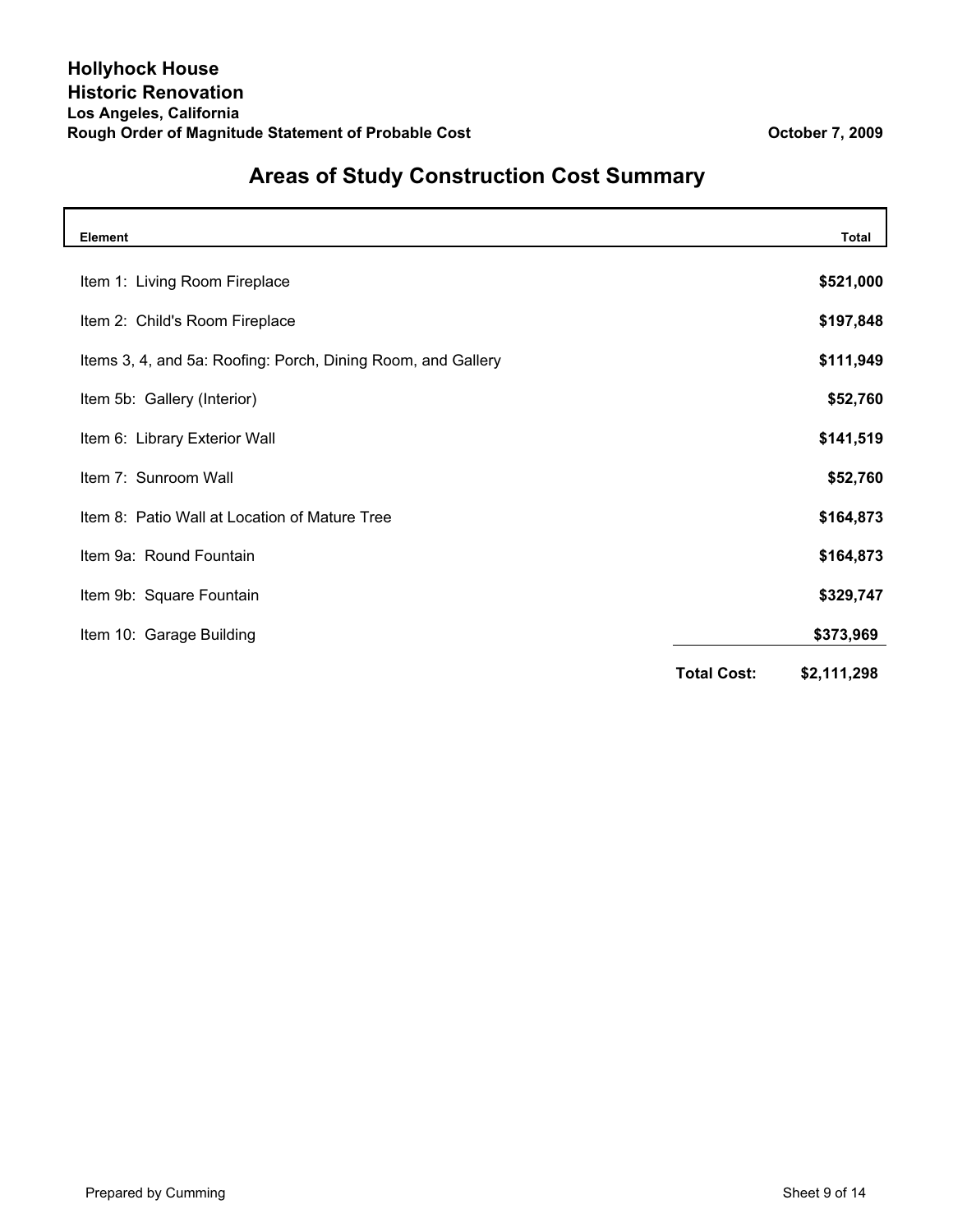### **Areas of Study Detail Elements**

| <b>Element</b>                                                                                                             | Quantity     | Unit | <b>Unit Cost</b> | <b>Total</b> |
|----------------------------------------------------------------------------------------------------------------------------|--------------|------|------------------|--------------|
| <b>Item 1: Living Room Fireplace</b>                                                                                       |              |      |                  |              |
| Foundation<br>Underpin the fireplace foundation with caissons extending into<br>bedrock under the existing foundation      | $\mathbf 1$  | LS   | \$70,000.00      | \$70,000     |
| Add new concrete beam                                                                                                      | 1            | LS   | \$32,000.00      | \$32,000     |
| Chimney                                                                                                                    |              |      |                  |              |
| Remove a portion of the brick chimney above the roof and skylight,<br>and construct a new chimney comprised of metal studs | 1            | LS   | \$64,000.00      | \$64,000     |
| <b>Cast Stone Mural</b><br>Refurbish existing individual blocks to recreate the monolithic                                 |              |      |                  |              |
| appearance with structural integrity                                                                                       | 1            | LS   | \$150,000.00     | \$150,000    |
| Markups                                                                                                                    | 64.87        | %    | \$316,000.00     | \$205,000    |
|                                                                                                                            |              |      |                  | \$521,000    |
| <b>Item 2: Child's Room Fireplace</b>                                                                                      |              |      |                  |              |
| Reconstruct the chimney from the 2nd floor                                                                                 | 1            | LS   | \$120,000.00     | \$120,000    |
| <b>Markups</b>                                                                                                             | 64.87        | %    | \$120,000.00     | \$77,848     |
|                                                                                                                            |              |      |                  | \$197,848    |
| Items 3, 4, and 5a: Roofing: Porch, Dining Room, and Gallery                                                               |              |      |                  |              |
| Refurbish existing damaged roof areas (Based on cost provided by<br>Independent Roofing Consultants)                       |              |      |                  |              |
| <b>Built-up Roofs</b>                                                                                                      | 1            | LS   | \$13,500.00      | \$13,500     |
| Waterproofing (Elastomeric Deck Coating)                                                                                   | 1            | LS   | \$47,200.00      | \$47,200     |
| Waterproofing (Under glazed tile)                                                                                          | 1            | LS   | \$5,200.00       | \$5,200      |
| Miscellaneous refurbishing, allow                                                                                          | $\mathbf{1}$ | LS   | \$2,000.00       | \$2,000      |
| <b>Markups</b>                                                                                                             | 64.87        | $\%$ | \$67,900.00      | \$44,049     |
|                                                                                                                            |              |      |                  | \$111,949    |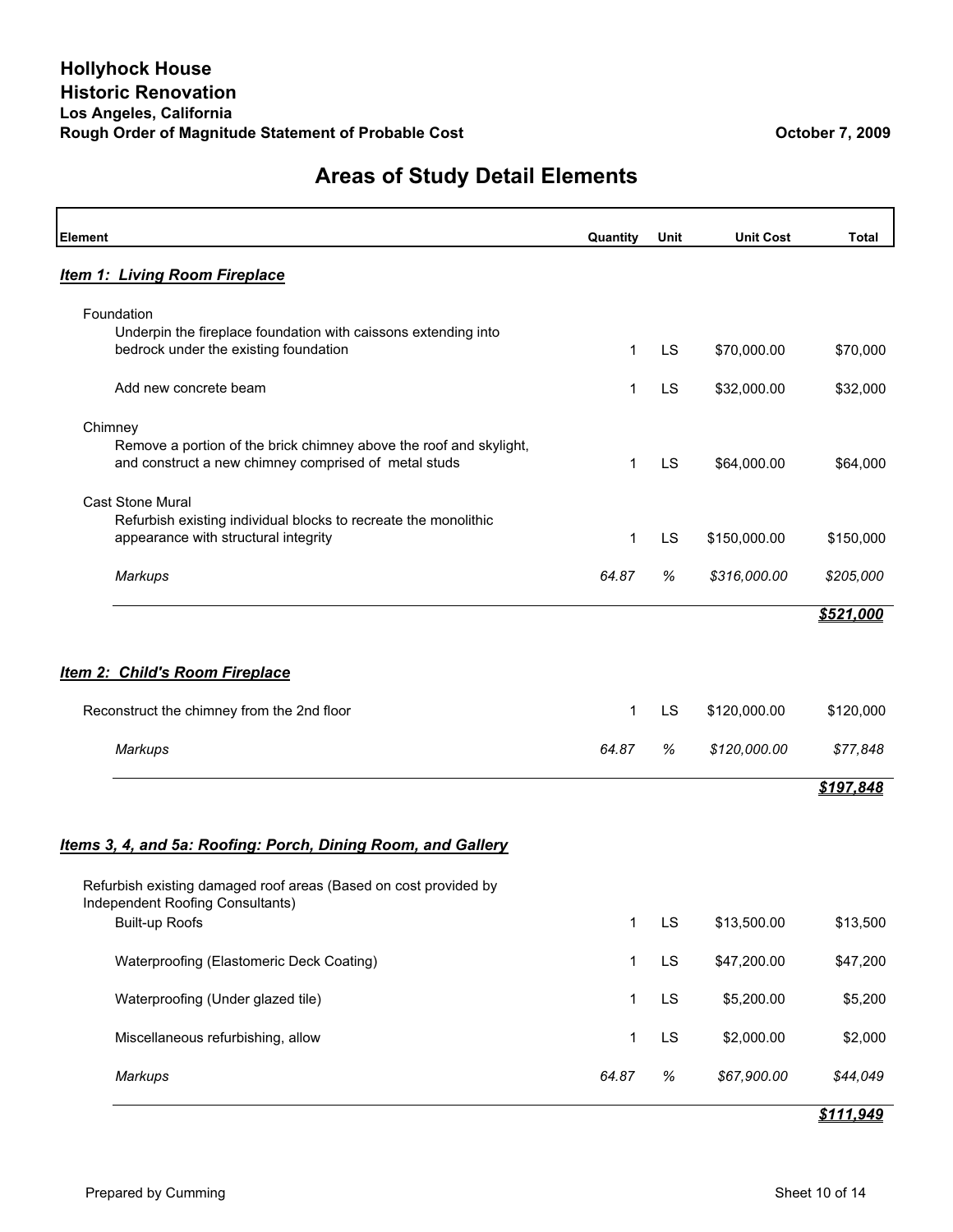### **Areas of Study Detail Elements**

| Element                                                                                                                                                                                                                                 | Quantity     | Unit      | <b>Unit Cost</b> | <b>Total</b> |
|-----------------------------------------------------------------------------------------------------------------------------------------------------------------------------------------------------------------------------------------|--------------|-----------|------------------|--------------|
| <b>Item 5b: Gallery (Interior)</b>                                                                                                                                                                                                      |              |           |                  |              |
| Refurbish damaged "cracked" areas                                                                                                                                                                                                       | 1            | <b>LS</b> | \$32,000.00      | \$32,000     |
| <b>Markups</b>                                                                                                                                                                                                                          | 64.87        | %         | \$32,000.00      | \$20,760     |
|                                                                                                                                                                                                                                         |              |           |                  | \$52,760     |
| <b>Item 6: Library Exterior Wall</b>                                                                                                                                                                                                    |              |           |                  |              |
| Underpin the corner of the existing structure with concrete, (The concrete<br>should extend down to competent material)                                                                                                                 | 1            | LS        | \$64,000.00      | \$64,000     |
| Install stainless horizontal rods at the 1/3 points of the wall height                                                                                                                                                                  | 1            | LS        | \$36,000.00      | \$36,000     |
| <b>Markups</b>                                                                                                                                                                                                                          | 64.87        | %         | \$64,000.00      | \$41,519     |
|                                                                                                                                                                                                                                         |              |           |                  | \$141,519    |
| <b>Item 7: Sunroom Wall</b>                                                                                                                                                                                                             |              |           |                  |              |
| Refurbish crack on existing Sunroom wall                                                                                                                                                                                                | 1            | <b>LS</b> | \$32,000.00      | \$32,000     |
| <b>Markups</b>                                                                                                                                                                                                                          | 64.87        | $\%$      | \$32,000.00      | \$20,760     |
|                                                                                                                                                                                                                                         |              |           |                  | \$52,760     |
| <b>Item 8: Patio Wall at Location of Mature Tree</b>                                                                                                                                                                                    |              |           |                  |              |
| Demo and haul off-site including root ball (1) pinus specie. Valley Crest<br>Tree Company will construct temporary plywood walls for protection of the<br>existing walls from falling debris. The plywood walls will be built with 3/4" |              |           |                  |              |
| plywood 2" x 4" and 2" x 6" Douglas fir.                                                                                                                                                                                                | 1            | LS        | \$59,500.00      | \$59,500     |
| Demo and haul off-site including root ball (2) Laurel trees                                                                                                                                                                             | $\mathbf{1}$ | LS        | \$4,500.00       | \$4,500      |
| Refurbish existing stucco wall, including the addition of a new foundation                                                                                                                                                              | 1            | <b>LS</b> | \$36,000.00      | \$36,000     |
| <b>Markups</b>                                                                                                                                                                                                                          | 64.87        | $\%$      | \$100,000.00     | \$64,873     |

### *\$164,873*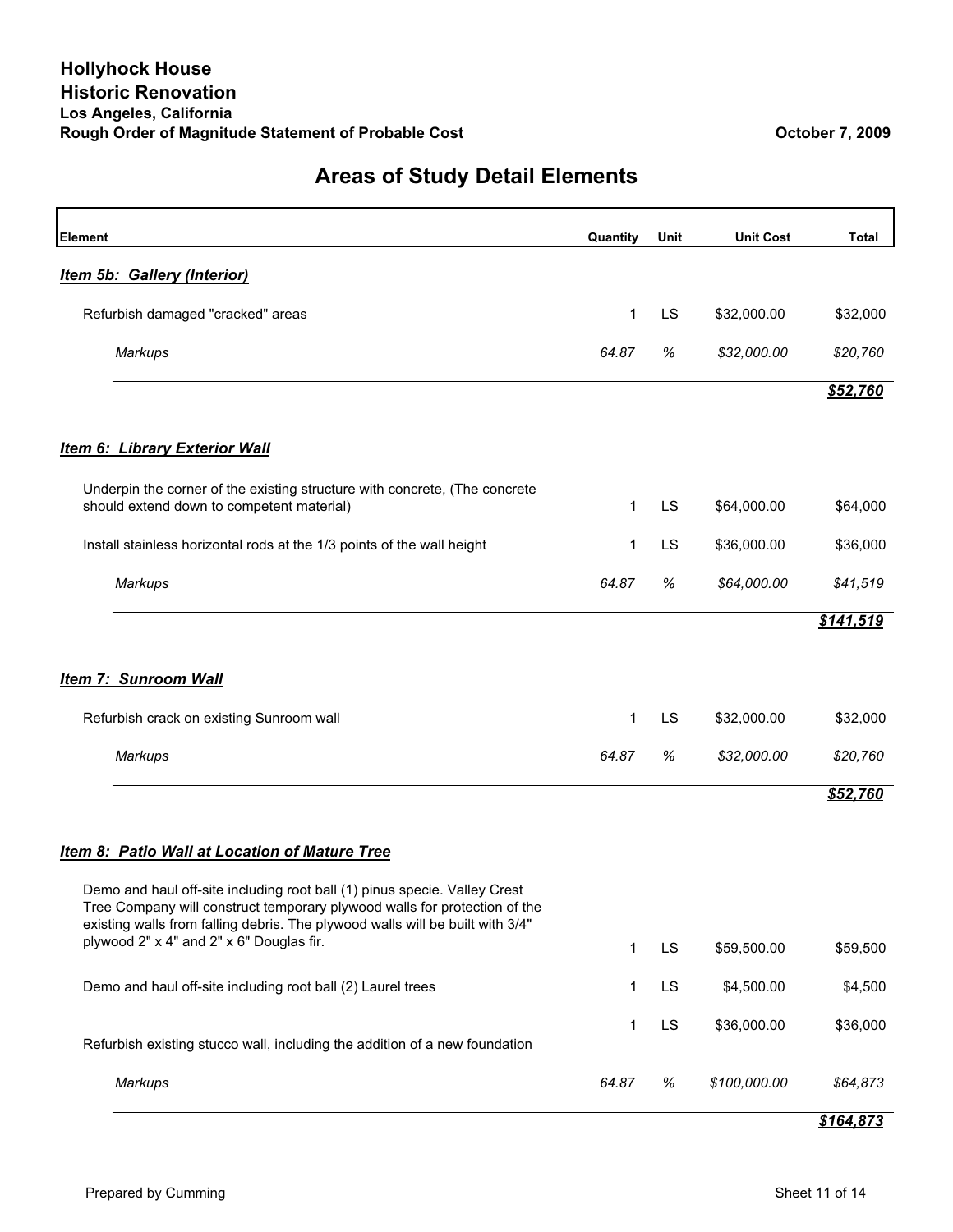### **Areas of Study Detail Elements**

| <b>Element</b>                                                                                                        | Quantity     | Unit      | <b>Unit Cost</b> | <b>Total</b> |
|-----------------------------------------------------------------------------------------------------------------------|--------------|-----------|------------------|--------------|
| <b>Item 9a: Round Fountain</b>                                                                                        |              |           |                  |              |
|                                                                                                                       |              |           |                  |              |
| Refurbish structure, (Cost based on the report from Addison Pools Inc.)                                               | $\mathbf{1}$ | LS        | \$100,000.00     | \$100,000    |
| <b>Markups</b>                                                                                                        | 64.87        | %         | \$100,000.00     | \$64,873     |
|                                                                                                                       |              |           |                  | \$164,873    |
| Item 9b: Square Fountain                                                                                              |              |           |                  |              |
| Replace structure, (Cost based on the report from Addison Pools Inc.)                                                 | $\mathbf{1}$ | LS        | \$200,000.00     | \$200,000    |
| Markups                                                                                                               | 64.87        | %         | \$200,000.00     | \$129,747    |
|                                                                                                                       |              |           |                  | \$329,747    |
| <b>Item 10: Garage Building</b>                                                                                       |              |           |                  |              |
| Demolition                                                                                                            |              |           |                  |              |
| Allowance to demolish existing interior of garage and bathroom, and<br>prepare for new finishes                       | 1,015        | SF        | \$10.00          | \$10,150     |
| Architectural                                                                                                         |              |           |                  |              |
| Allowance to transform garage into a bookstore, and refurbish<br>existing bathroom, including all necessary finishes. | 1,015        | <b>SF</b> | \$185.00         | \$187,775    |
| <b>Historic Garage Doors</b>                                                                                          |              |           |                  |              |
| Remove existing and install (3) new historic garage doors, (Based on<br>cost provided by Designer Doors™)             | $\mathbf{1}$ | LS        | \$28,896.75      | \$28,897     |
| <b>Markups</b>                                                                                                        | 64.87        | $\%$      | \$226,821.75     | \$147,147    |
|                                                                                                                       |              |           |                  | \$373,969    |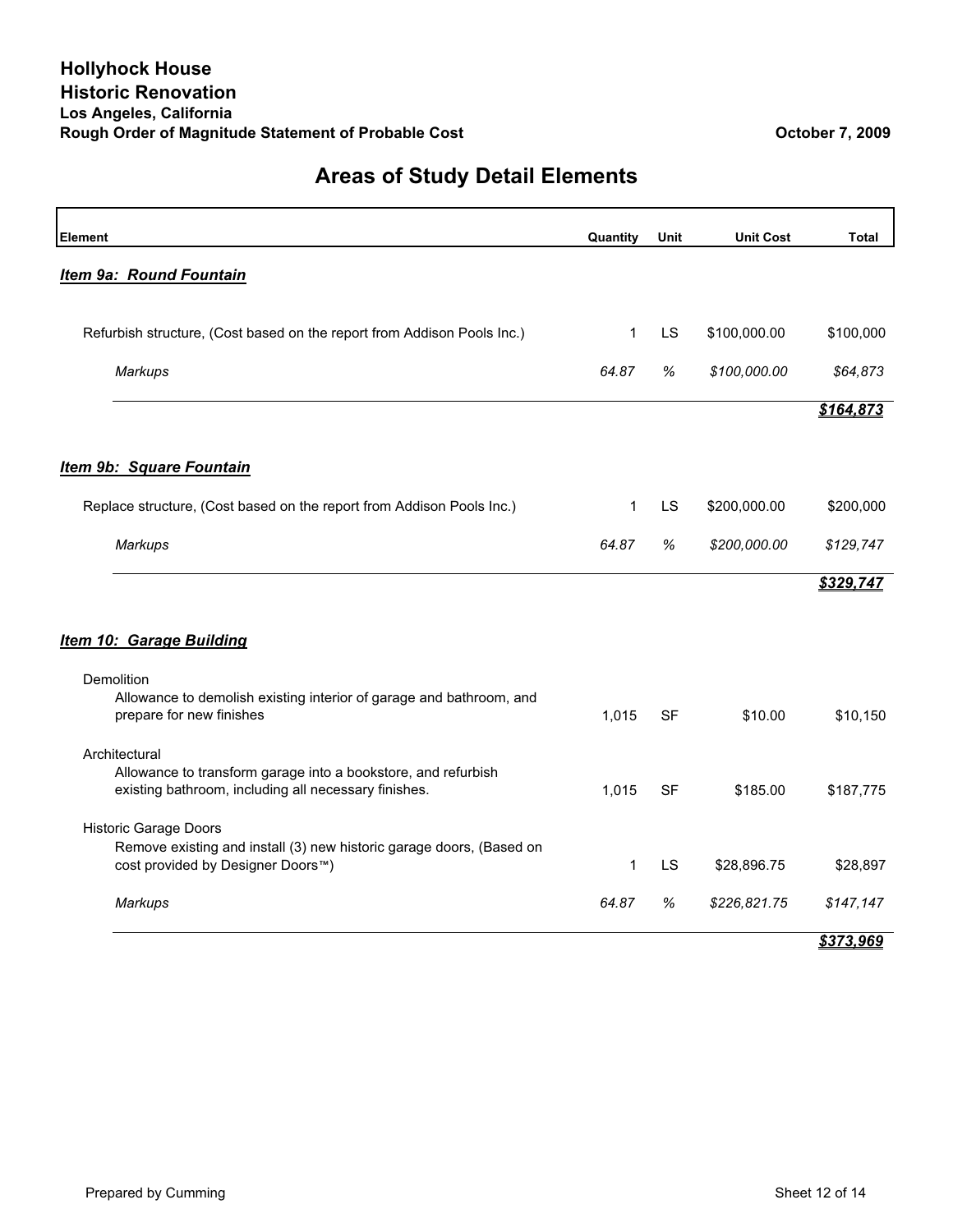# **Living Room Fireplace Options**